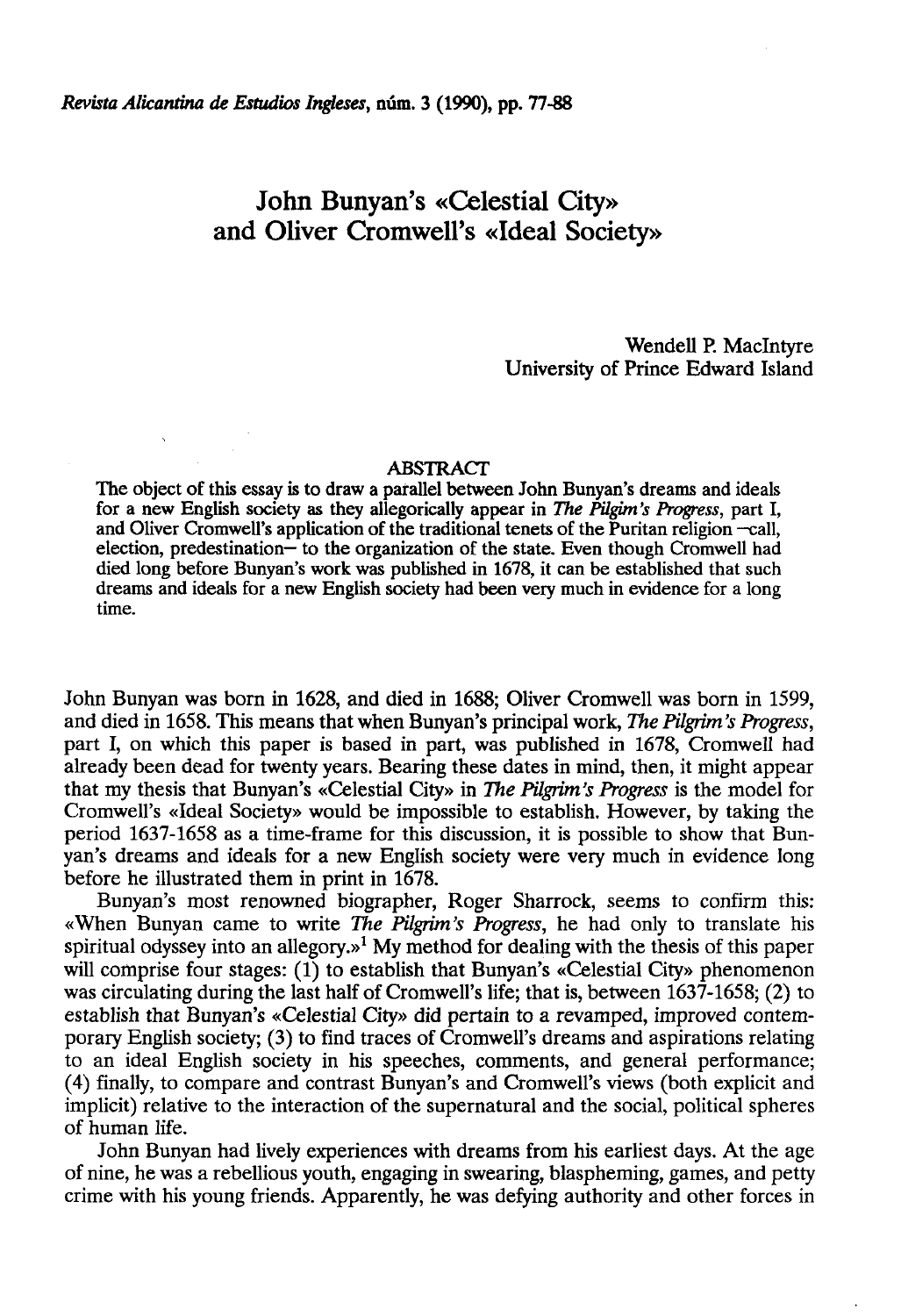his environment —a behaviour which would later give him some problems, even culminating in his several imprisonments. As a consequence of his maverick activities, and before he was ten years oíd, Bunyan had some terrifying dreams. In these, he was convinced that God was chastising and threatening him with punishment for his penchant for evil. He saw in these dreams, visions of hell, devils, general judgment, all of which he viewed as samples of divine justice:

Therefore I have shut my self out of all the Promises; and there now remains to me nothing but threatenings, dreadful threatenings, fearful threatenings of certain Judgement and fiery Indignation... *(PP,* p. 167).

A family problem further affected Bunyan's early life. His father's hasty re-marriage, following his wife's death in 1644, inflamed the young Bunyan's temptation to rebellious activity. Early in his career, then, Bunyan found himself enshrouded in a tantalizing dilemma: whether to continué his assault on authority-images and on the legal system; or, to listen to the threats of a disturbed and offended God. This unrelenting struggle agonized his soul and his life in general. Yet, as mentioned earlier, it also reflected his relationship with his environment. Home-life, family poverty, and a rather distressing atmosphere of social and political unrest in the England of his day —all of these keenly accentuated his internal, spiritual contortions. From his earliest years, Bunyan performed as a barometer of his age, as well as being a vivid showcase of his interior challenges. However, as touched upon earlier, Bunyan apparently yearned for a reconciliation of these mutually conflicting forces: matter *vs.* spirit; God *vs.* Devil; external vs. internal. In *The Pilgrim's Progress,* part I, Christian (Bunyan) seems to want to reform:

God help me to watch and be sober; and to pray that I may shun the causes of this man's misery. Sir, is it not time for me to go on my way now? *(PP,* p. 167).

The Civil War, which broke out in England in 1642, was a blessing in disguise for Bunyan. Pressed into service in the Parliamentary Army, the Model army, of Oliver Cromwell in 1644, Bunyan was thereby alienated from an unpleasant home and family situation. To add to this apparent delight, Bunyan found himself fighting against the Royalist forces, supporters of King Charles I. Bunyan's father favored the Royalists, and, therefore, in fighting the Royalists he was fighting his father as well. Bunyan's battle in Cromwell's army against the adversarles of the Model Army gave him a visual equivalent of what it was to fight against his spiritual aggressors. Christian's (Bunyan's) fight with Apollyon, who symbolized sin, the universal destroyer, whom Bunyan met in *The Pilgrim's Progress,* is perhaps a fítting parallel to Bunyan's Civil War career. Just as Apollyon was about to destroy Christian, Christian is saved:

> But as God would have it while Apollyon was fetching of his last blow, thereby to make a full end of this good Man, Christian nimbly reached out his hand for his Sword, and caught it, saying, «Rejoyce not against me, O mine Enemy, when I fall, I shall rise,» and with that gave him a deadly thrust *(PP,* p. 187).

Bunyan's three years in the army of Cromwell provided him with yet another advantage. Here, he met a number of soldiers who were also preachers, men who espoused and promoted the Puritan form of religión. His military experience, and in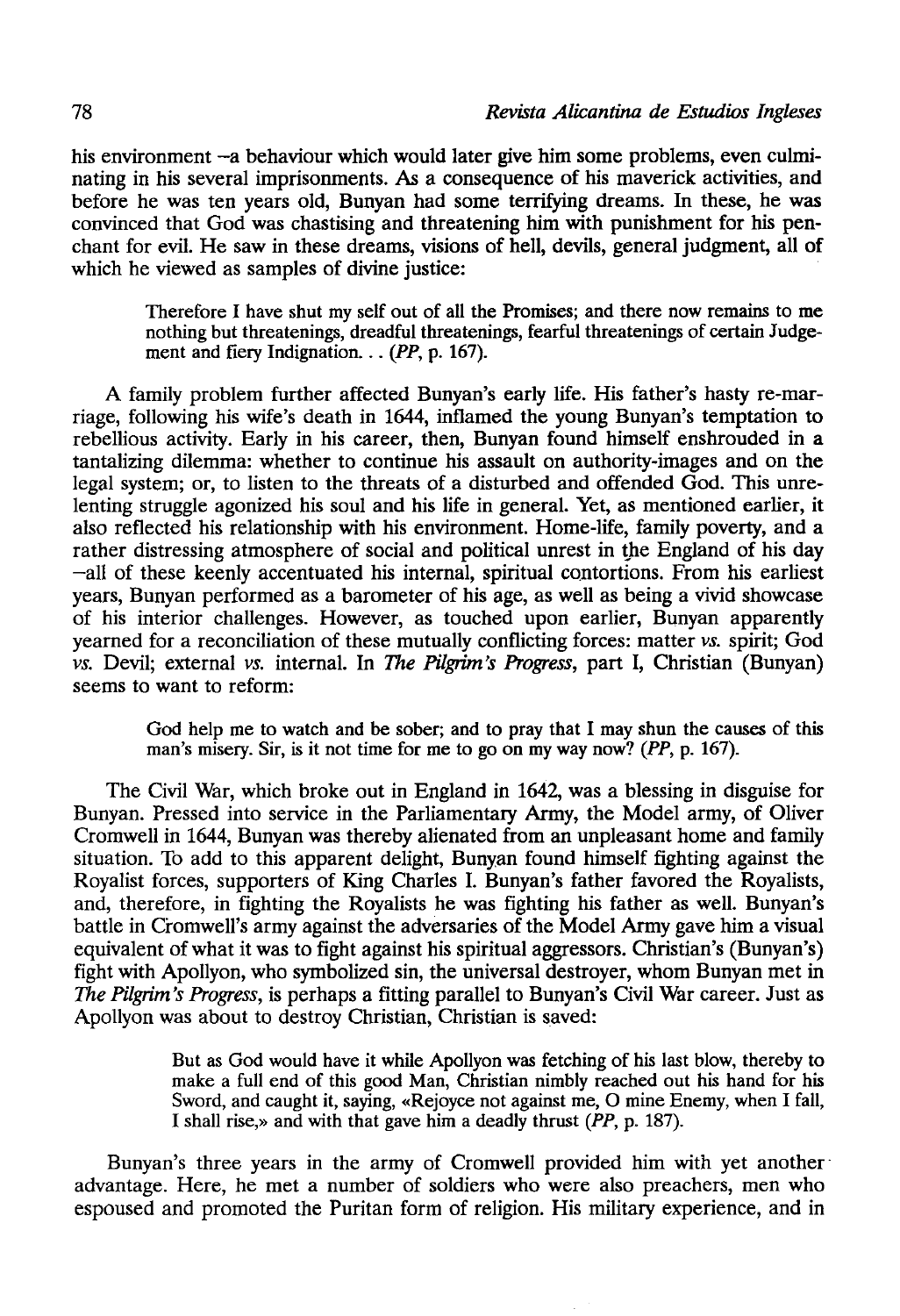particular his fortúnate association with these preacher-soldiers, enabled Bunyan to separate himself from what he considered the arid Protestantism of his native Elstow, and to learn something about the Puritan approach to spirituality. From his soldier colleagues, Bunyan learned much about this appealing philosophy which began to clarify for him a more inspiring system of conduct and worship. From his military friends he got a blueprint for personal salvation. The Puritan code was presented to him by these men, and the stages of personal conversion were outlined: conviction of sin; the infinite transcendence of God; the vocation or cali; a reliance on the Bible as the essential médium of salvation; justification, through faith, which is the saving grace given by God to those who are chosen or elected; glorification, and consummation in eternal bliss, as a result of unión with God.

Theoretically, the Puritan system was quite clear; however, the conversión process was a difficult, even harrowing experience. Alternating periods of hope and despair, joy and sadness, ecstasy and profound despair described the ordeal of the man who aspired to personal spiritual salvation:

Then Christian fell down at his feet as dead, saying, woe is me, for I am undone: at the sight of which Evangelist caught him by the right hand, saying, All manner of sin and blasphemies shall be forgiven unto men; be not faithless, but believing; then did Christian again a little revive *(PP,* p. 156).

In 1653, a few years after his military career ended, Bunyan joined his soldierpreacher's —John Gifford's— newly established Puritan church in Bedford. This represented Bunyan's first official membership in the Puritan sect, and his pilgrimage to salvation via the Puritan route was thereby inaugurated. Bunyan's affiliation with the Puritans gave meaning and significance to his oft-repeated statement in *The Pügrim's Progress:* «I am come from the City of Destruction, and am going to Mount Zion» *(PP,*  p. 176). These words, which actually become Bunyan's motto and campaign slogan, contrast the condition of the unconverted soul with the acquisition of spiritual salvation. They may also be used to juxtapose the social, political, and religious decadence of contemporary England with a regenerated homeland.

Bunyan's membership in Gifford's Puritan church did not thereby guarantee spiritual peace. Indeed, Bunyan's spiritual tortures grew in frequency and intensity. He was deluged with voices telling him that he had no hope of salvation; however, his friends advised him to search in the Bible for consolation and encouragement. But, sometimes before he had time to consult the Bible, Bunyan was assaulted with many temptations:

Sir, what think you? is there hopes? may I now go back and go up to the Wicket-gate, shall I not be abandoned for this, and sent back from thence ashamed? *(PP,* p. 158).

The character, Hope, in *The Pügrim's Progress,* who represents a división of Christian's mind, describes Christian's (Bunyan's) recurring spiritual struggle: «. . . but at the last my trouble carne tumbling upon me again, and that over the neck of all my Reformations» *(PP,* p. 252). Christian, advised by his friends (as mentioned earlier), finds solace as he consults the Bible, and he shares his discovery with Pliable:

Come with me Neighbour Pliable, there are such things to be had which I spoke of, and many more Glories besides; If you believe not me, read here in this Book, and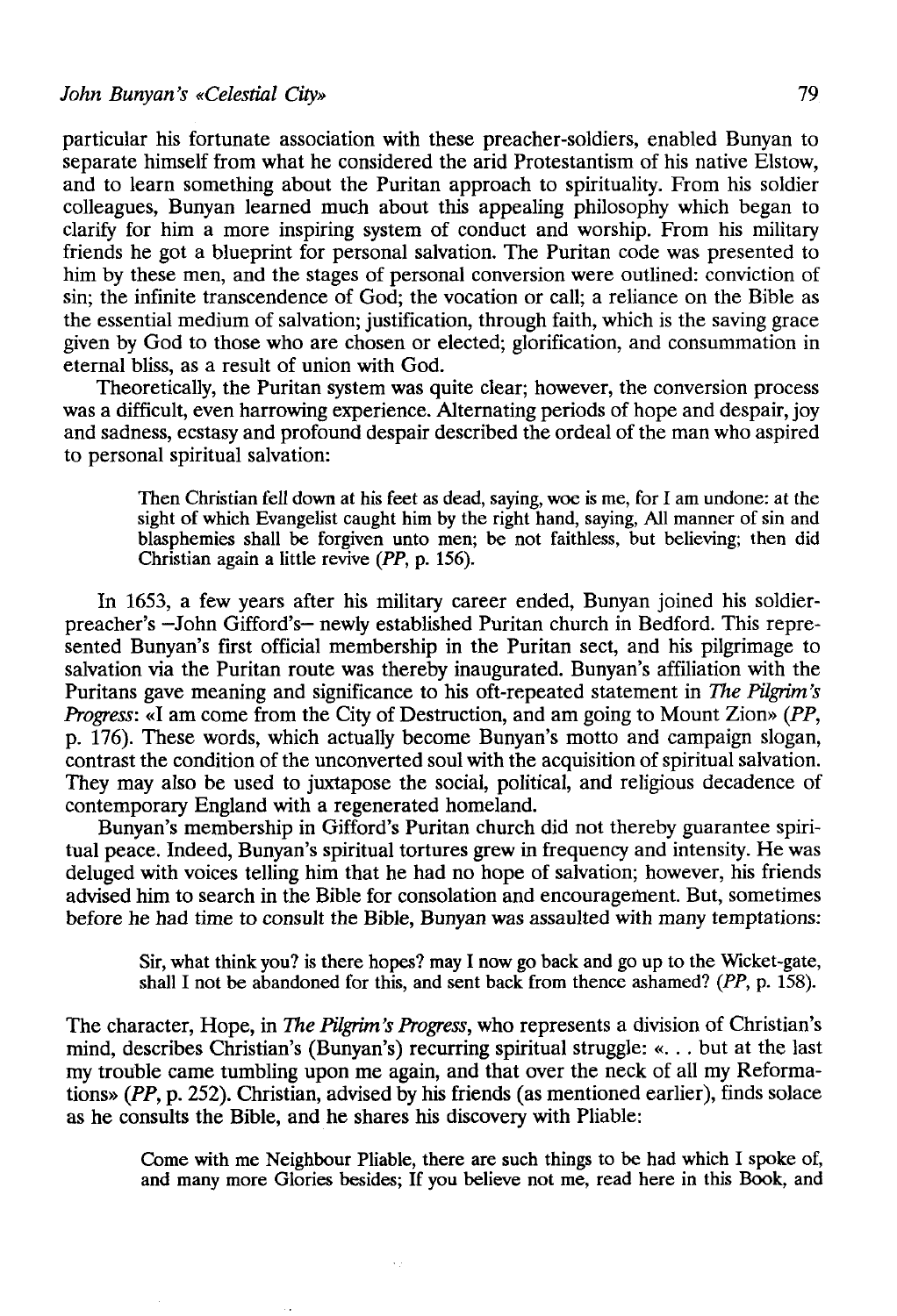for the truth of what is exprest therein, behold, all is confirmed by the blood of him that made it *(PP,* p. 149).

From what has been said so far in this paper, it would appear that, by cross-referencing Christian's performance in *The Pilgrim's Progress,* part I, with his real-life experiences, Bunyan's campaign to attain personal spiritual salvation was launchéd early in his career. His dreams of a «Celestial City» were preoccuping him long before the appearance of his fictionalized allegory in his *The Pilgrim's Progress.* 

A respected authority on John Bunyan, Henri A. Talón, seems to support the notion that Bunyan's themes and theories were well advertised long before he translated them in his major work. Henee, Cromwell would have been aware of Bunyan's activities, beliefs, and theories:

There is no doubt that Bunyan had carried *The Pilgrim's Progress* about him for a long time. A reading of the books which preceded his greatest work shows how the allegory slowly formed itself and how it was seeking to be born .. . If the book was conceived suddenly, bearing its author along with ít irresistibly, it was preceded by a long, secret preparation.<sup>2</sup>

The genesis of his literary works is thus to be found in his Puritan religious experience.

Now, let us try to show that John Bunyan's «Celestial City» might well refer to his concept or dream of a «new England.» Christian's frequently used statement, «I am come from the city of Destruction, and am going to Mount Zion,» is a suitable theme with which to begin discussing Bunyan's contemporary England and his aspirations for a regenerated homeland. To begin, I will equate the «City of Destruction» with the England as Bunyan observed it in the seventeenth century, in order to make a better case for the establishment of his ideal England.

The social, political, and general conditions in Bunyan's country were anything but appealing: they could well synonymize a «City of Destruction.» The Puritans, among whom Bunyan was now a loyal member, were not impressed with the extravagances rampant in the court of King Charles I. The atmosphere in and around the royal precinets, in Bunyan's view, was symptomatic of a widening alienating from anything even remotely celestial. In short, Bunyan had a first-hand view of what results from an excessive catering to the senses. Bunyan's environment clearly conflicted with the traditional Puritan quest for election and personal salvation. Commenting upon the significance of the roles and objectives of the characters Passion and Patience in *The Pilgrim's Progress,* the character Interpreter seems to touch upon the luxurious pursuits of the worldly-oriented who could well refer to the favorites, followers, supporters, and minions of King Charles I. Interpreter explains a point to Christian (Bunyan):

. . . he therefore that hath his Portion first, must needs have a time to spend it; but he that has his Portion last must have it lastingly. Therefore, it is said of Dives, In thy life thou receivedst thy good things, and likewise Lazarus evil things; but now he is comforted, and thou art tormented *{PP,* p. 164).

In Bunyan's time, the trading and manufacturing classes were advancing in power and possessions. These were known as the bourgeoisie, the influential middle class,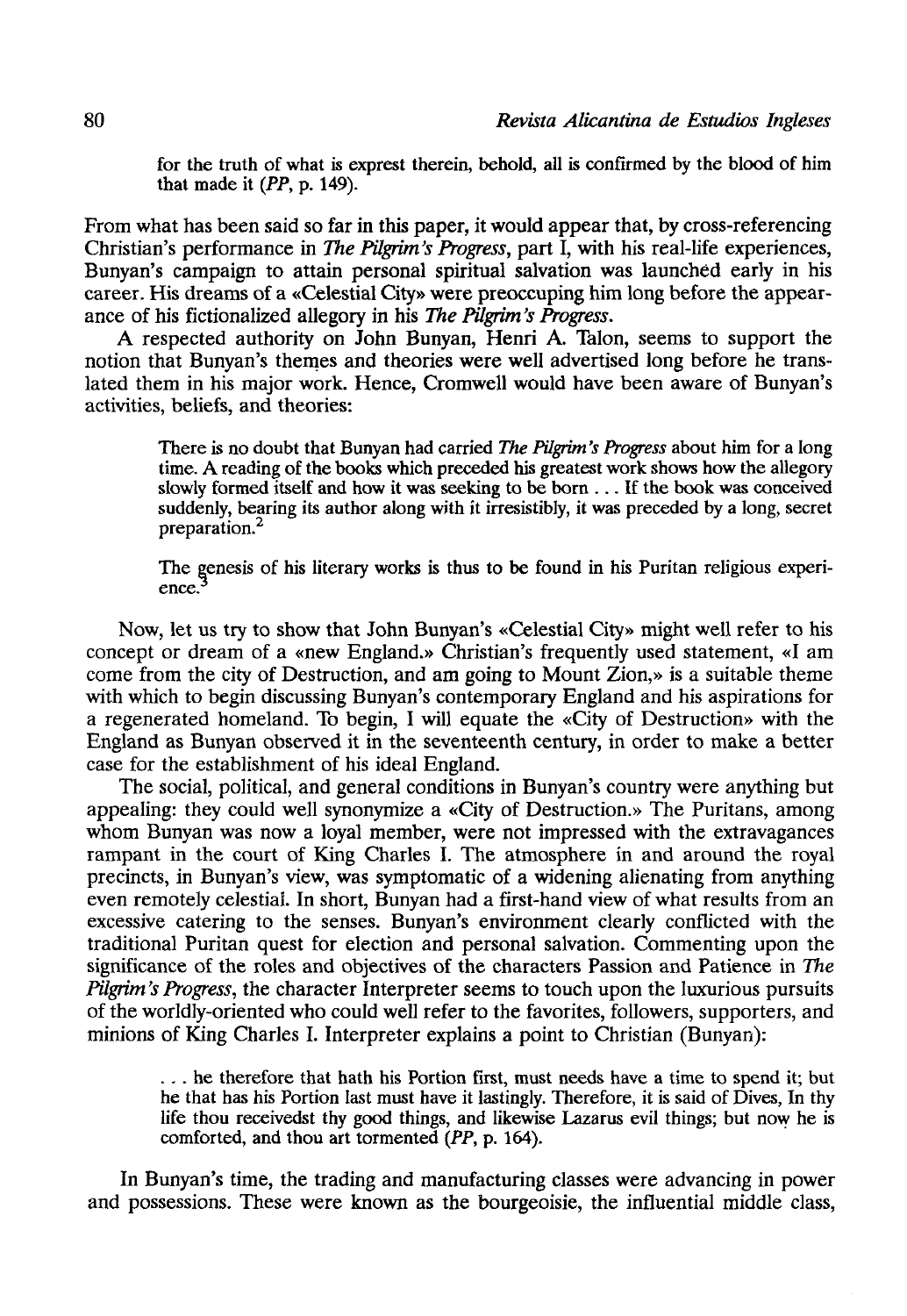who generally supported Charles I. They were capitalists who strove to amass more and more land and wealth. In the surging onslaught of capitalism, even the Bunyan family lost their land, thus becoming almost destitute. Bunyan's reference, in *The Pilgrim's Progress,* to the attack made on Little-faith by Faintheart, Mistrust, and Guilt would seem to resemble what Bunyan's family had to endure at this time in English social and political history:

. . . Mistrust ran up to him [Little-faith], and thrusting his hand into his Pocket, pull'd out thence a bag of Silver. Then he cried out, Thieves, thieves *(PP,* p. 241).

Prior to enrolling in the Puritan church of John Gifford in 1653, Bunyan subscribed to the princples of the Church of England, to which his father and step-mother also belonged. Conformity with the established church was made mandatory by the government and crown, and this same church had an enormous impact in the social and political domains as well. The Crown-Church of England ensemble was responsible for enacting some hurtful forms of legislation. Among these were the fixing of wages by statute, the banishing of the poor to Houses of Correction, and the physical punishing of beggars. Bunyan found all of this especially unjust, and, in his (Christian's) encounter with Apollyon in *The Pilgrim's Progress,* Christian explains to Apollyon why he left the «City of Destruction.» In his speech, Christian seems to be summarizing the intolerable conditions of the England of his time: «I was born in your Dominions, but your service was hard, and your wages such as man could not live on. . .» *(PP,* p. 185).

The Act of Uniformity of 1662, which demanded allegiance to the Anglican church, adversely affected those subscribing to another church. The Bedford community of Puritans, which included Bunyan, suffered much because of the Act of Uniformity, and also the Five Mile Act, which prohibited the Puritans preaching within five miles of Bedford. Defying the Five Mile Act, Bunyan continued to preach and, eventually, he was imprisoned for disturbing the peace. As Christian reaches the top of the «Hill Difficulty,» Mistrust tries to dissuade him from continuing on to the City of Zion. Mistrust's speech might be a commentary on the treatment which the Puritans received at the hands of the political system following the enacting of various forms of anti-Puritan legislation:

Yes, said Mistrust, for just before us lye a couple of Lions in the way, whether sleeping or waking we know not and we could not think if we carne within reach, they would presently pulí us to pieces *(PP,* p. 173).

Bunyan's ordeal, in particular his suffering in Bedford, because of his Puritan affiliation, was a commentary on the muddled principies prevailing in the England of his time. And *The Pilgrim's Progress* is his fictionalized, allegorical representation of his actual experiences. In this work, he must surely be equating the environment in which he tried to survive with the «City of Destruction,» from which he fervently wished to escape. Speaking to Piety, Christian explains why he yearns for a change in his general milieu:

I was driven out of my Native Countrey, by a dreadful sound that was in mine ears, to wit, that unavoidable destruction did attend me, if I abode in that place where I was *(PP,* p. 177).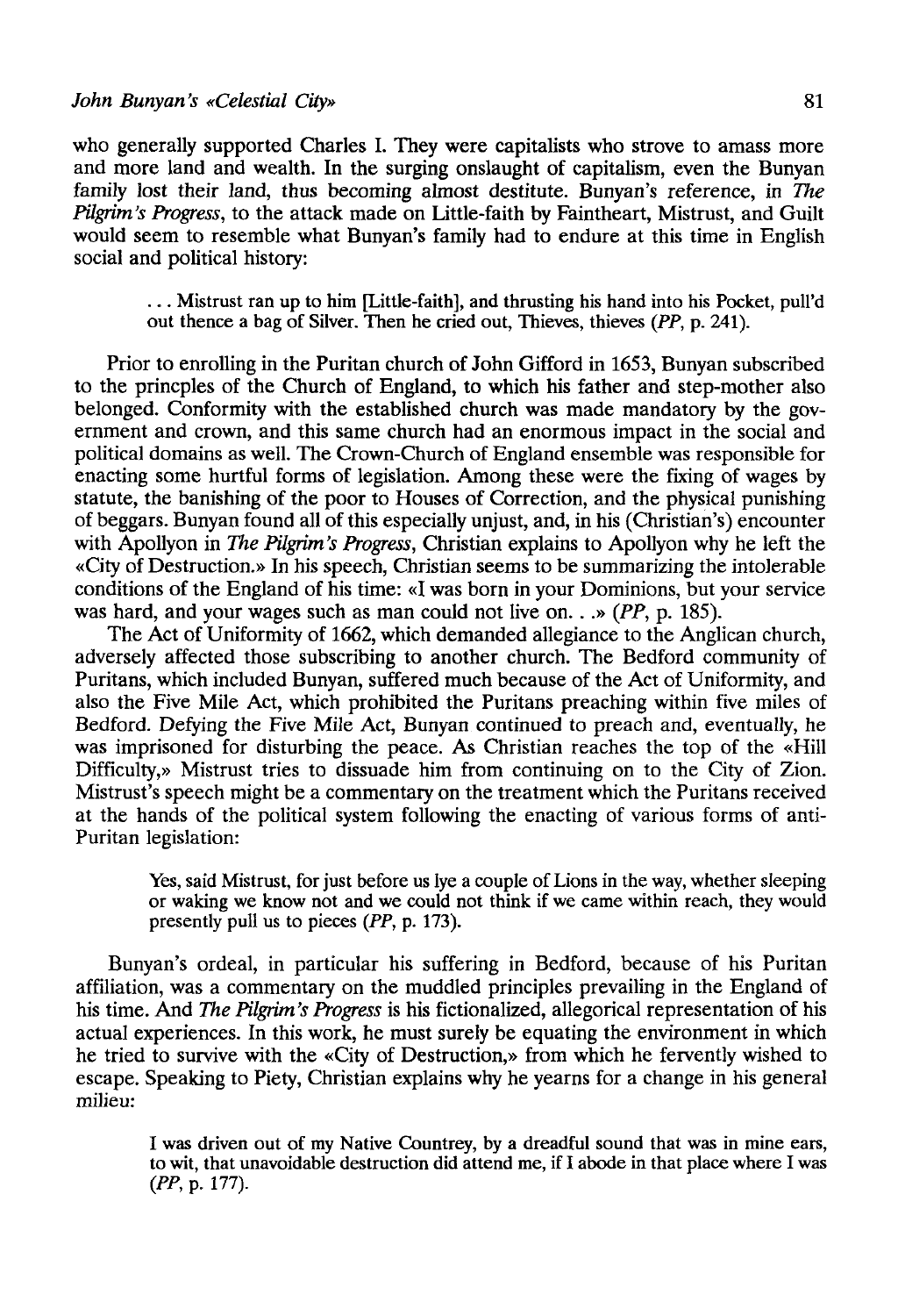Then, since these personal conflicts did not and could not take place in a void, in a dimensión of abstract human nature, Bunyan's work becomes a definition of the historical process of his age.<sup>4</sup>

So much for a comparative study, involving the «City of Destruction» and the actual sítuation in the England of his time. Now, it seems logical to try to relate the «Celestial City» to Bunyan's ideal for a reformed England. Bunyan obviously hoped for improvements in the social and political spheres of his native country. Speaking to Worldly Wiseman, who clearly personifies the craving for worldly success, and who tried to distract Christian from his journey to Zion, Christian seems to contrast the real and the ideal England:

Why, Sir, this burden upon my back is more terrible to me than are all these things which you have mentioned: nay, methinks I care not what I meet in the way, so be I can also meet with deliverance from my burden *(PP,* p. 153).

Here, Christian's burden refers, of course, to his anxiety as he seeks spiritual election and salvation. However, one might suggest that Christian (Bunyan) is also weighed down by his impressions of an England which he feels is floundering in the morass of decrepitude. Nevertheless, like all other Puritans hoping for ultímate justification, Bunyan looked forward to the conversion of his nation as a whole:

Like many of the sectarians of his period, he [Bunyan] was a millenarian, one who awaited the establishment of Christ's kingdom on earth . . . He seemed to feel that the government would be able to work with the kingdom of Christ.<sup>5</sup>

Evangelist, who guides Christian (Bunyan) on his way to spiritual —and temporal freedom, steers Christian away from the temptations proffered by Worldly Wiseman. The advice given by Evangelist could illustrate the contrast between Christian's personal and social goals, and the corruption corroding contemporary England:

Evangelist... Secondly, Thou must abhor his [Worldly Wiseman's] labouring to render the Cross odious unto thee; for thou art to prefer it before the treasures of Egypt *(PP,*  p. 157).

Here, the cross stands for the way to Christian's goal -eternal salvation- which is to be preferred over the «treasures of Egypt,» which is, roughly speaking, the luxuries relating to a worldly existence. The word «treasures» reminds one of the biblical counsel which was substantially this: «store not up for yourselves treasures which will not last.» In general, the «treasures of Egypt» might be seen as the equivalent of the direction in which Bunyan sees his country heading at this time. On his way to salvation, Christian has a visión which possibly contrasts England as it now is with the England Christian (Bunyan) hopes it might become. In this visión, Christian finds a cross on a hill with a sepulchre just below. One is inclined to see in this contrast a movement from death up to life; from social, political regression to regeneration for his country:

He ran thus till he came at a place somewhat ascending, and upon that place stood a Cross, and a little below, a Sepulchre. So I saw in my Dream, that just as Christian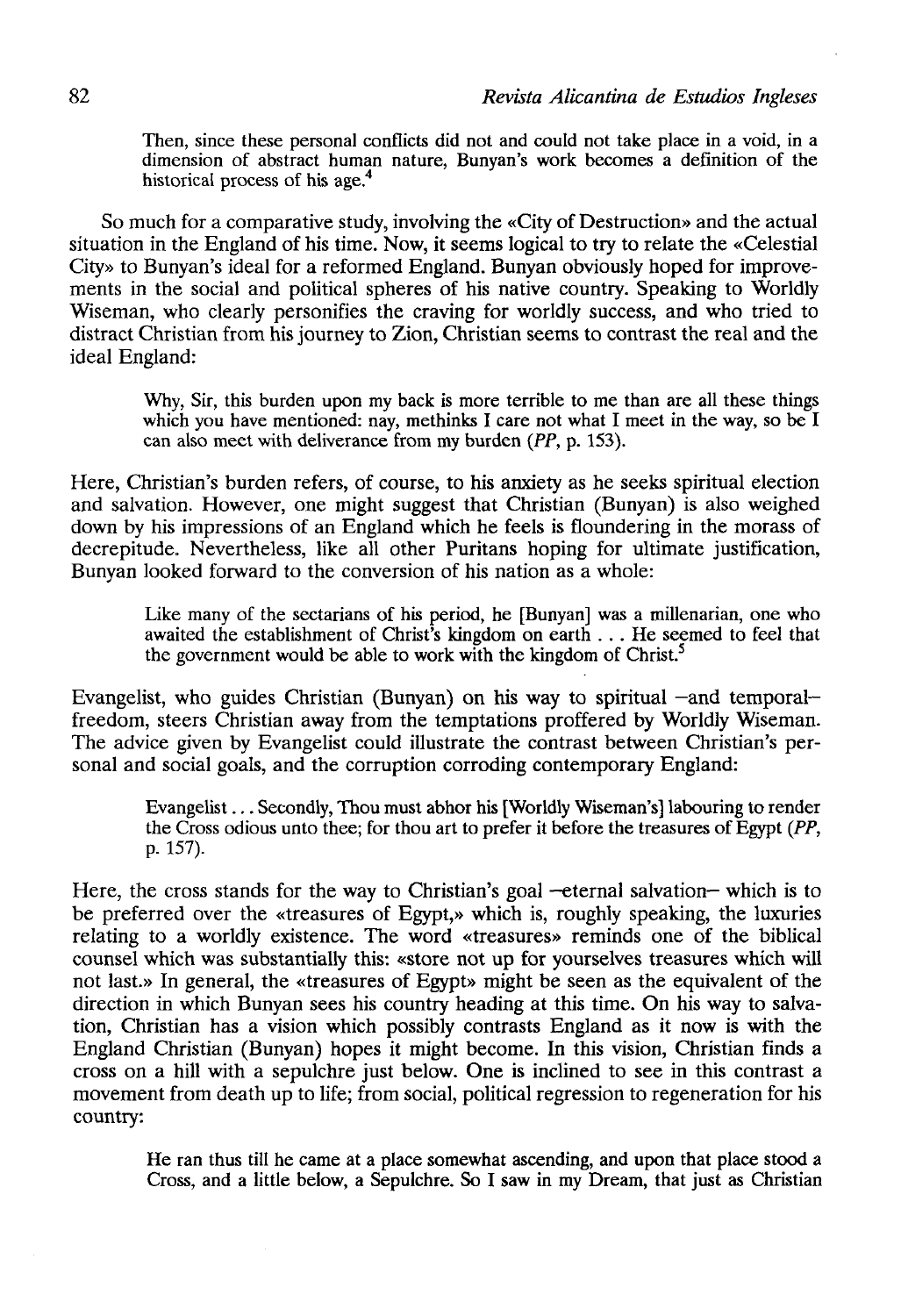carne up with the Cross, his burden loosed from off his Shoulders, and fell from his back... *(PP,* p. 169).

Everywhere sounds the note of disciplined effort towards the achievement of the holy community whether on a household or on a national scale.<sup>6</sup>

There is an episode in *The Pilgrim's Progress* in which the Interpreter gives Christian a visión of two characters, Passion and Patience. This scene further relates to what has been said about the progress from degeneration to regeneration in England, on all levels, personal, social, and political:

The name of the eldest was «Passion,» and of the other, «Patience»; «Passion» seemed to be much discontent, but «Patience» was very quiet. Then Christian asked, What is the reason of the discontent of «Passion»? The Interpreter answered, The Governour of them [conscience] would have him stay for his best things till the beginning of the next year; but he will have all now: But «Patience» is willing to wait *(PP,* p. 163).

In a following passage, Interpreter explains more about Passion and Patience:

So he said, These two Lads are Figures; Passion of the Men of *this* world; and Patience, of the men of *that* which is to come: For as here thou seest, Passion will have all now, this year; that is to say, in *this* world; So are the Men of this World: they must have all their good things now, they cannot stay till next year; that is until the next World... *(PP,* p. 164).

This episode might help explain Bunyan's keen hope for a «new England.» The mention of the word «Governour» is interesting. «Governour» stands for conscience, as stated earlier. In the passage from *The Pilgrim's Progress,* this «conscience» fails to convince Passion that he should place more hope in what might yet unfold, than to be too preoccupied with what is presently transpiring. One might see here overtones of the current political situation in England, especially the apparent delight ensuing from the exercise of authority and the punishing of offenders of the law. «Passion» enjoys things as they are in England; «Patience» hopes for a change.

The remark of Christian to Faithful respecting the character, Talkative, is helpful when arguing that Christian's goal is the setting up of a «new England.» In this episode, Faithful has outargued Talkative, a feat which pleases Christian. Christian says:

I wish that all Men would deal with such, as you have done, then should they either be made more conformable to Religión, or the company of the Saints would be too hot for them *(PP,* p. 208).

The Puritans referred to the «Saints» very often, and it is a term which described the Puritans, and especially the Puritans who had achieved spiritual election. However, the «Saints» might also refer to the establishment of Christ's kingdom on earth, i.e. the «new England»:

The «Celestial City» is the dream of all England, all the world, united in Fellowship .. . Some day, perhaps not very far off, all England will throw off the distorting pressures, and make the dream of full fellowship true.<sup>7</sup>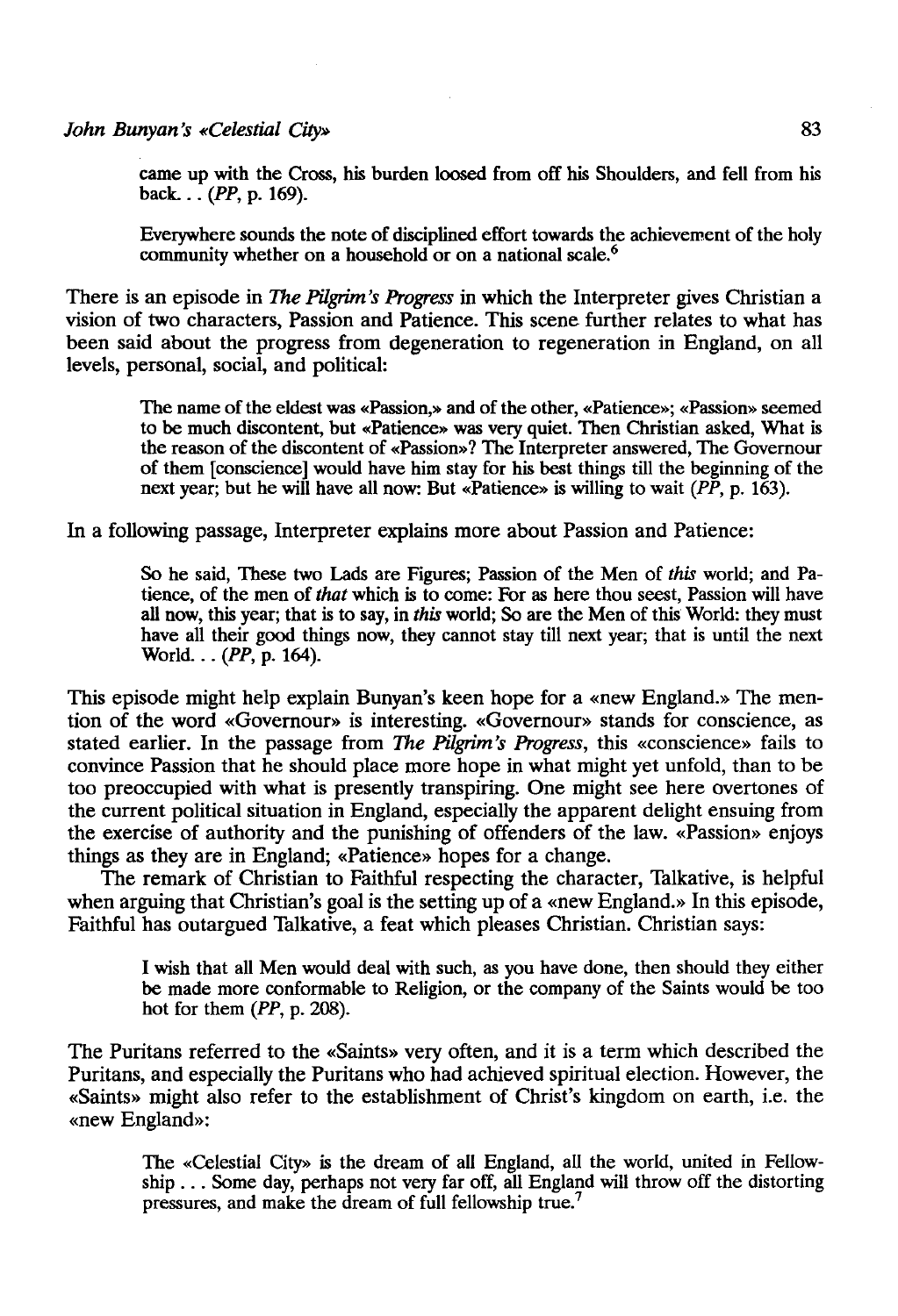**The Puritans, who were also called nonconformitsts, or independents, or sectarians, were sincere in their high ideáis for England —the England they yearned to see some time in the future. Christian, speaking with Pliable, explains the kind of environment and life he hopes to see, and he sounds like the prophet Isaías:** 

**There shall be** no **more crying, ñor sorrow; For he that** is owner of the place, will wipe all tears from our eyes *(PP,* **p. 150).** 

In terms **of** the sustained allegorícal **and Puritanical thrust of** *The Pilgrim's Progress,*  Christian is here, **of** course, referring **to the eternal bliss in** the Celestial City on high. However, these same idealists were equally eager **to** see the kingdom of the «Saints» established on earth. Henee, **it would not** bé **out of** place **to** see in Christian's comment to Pliable -already quoted— a plan for earthly -as well as heavenly- harmony:

Both the Independents, Fifth Monarchists, and other sectarians preferred to draw examples from the Old Testament in justification of a republican government. Were the rulers not the leaders of a Chosen People who, like Moses and Aaron, had brought them towards the Promised Land?<sup>8</sup>

As this paper enters its third phase, it is deemed helpful to find explicit or implicit references made by Oliver Cromwell to his concept of a «new England.»

Oliver Cromwell, Puritan, soldier, statesman, was a man whose life and performance were influenced by his religious convictions. However, his early years resembled those of John Bunyan. Like Bunyan, Cromwell considered himself the «chief of sinners,» but he, again like Bunyan, later changed his ways and converted to Godliness. It was then that he revealed his renewed purpose in life, which, like that of all dedicated Puritans, relied much on the Bible:

. . . therefore labour to know God in Christ, which the Scriptures make to be the sum of all, even life eternal.<sup>9</sup>

Whether as Lord Protector, or as the victorious military leader of his «Ironsides,» Cromwell always felt that he was an instrument in the hands of a higher power. His objective, both in government and in battle, was to discharge his duty in the interests of the people of God and of the Commonwealth over which he presided. Cromwell's association with Puritanism helped him see a possibiliry for a reconciling of the people of God (who were the Puritans, in his view) with the interests of the nation: '"In God, we see the highest contradictions reconciled,' Bunyan said.»<sup>10</sup>

The traditional tenets of the Puritan religión -cali, election, predestination— could apply also to the state. Cromwell was an aggressive, vigorous leader whose approach to almost everything was seasoned by the symbolism of battle. It is the view of this writer that, in his many victorious battles, both in England and in Ireland, Cromwell sensed that with each victory, the forces of evil were gradually weakening, and that virtue was beginning to get the upper hand in England. Each invasion, for Cromwell, seemed to be an example of God leading him on towards the establishment of God's kingdom on earth. With the sword of justice exercised in the cause of national righteousness, England would become an «elected,» saved nation —a «celestial city» on earth: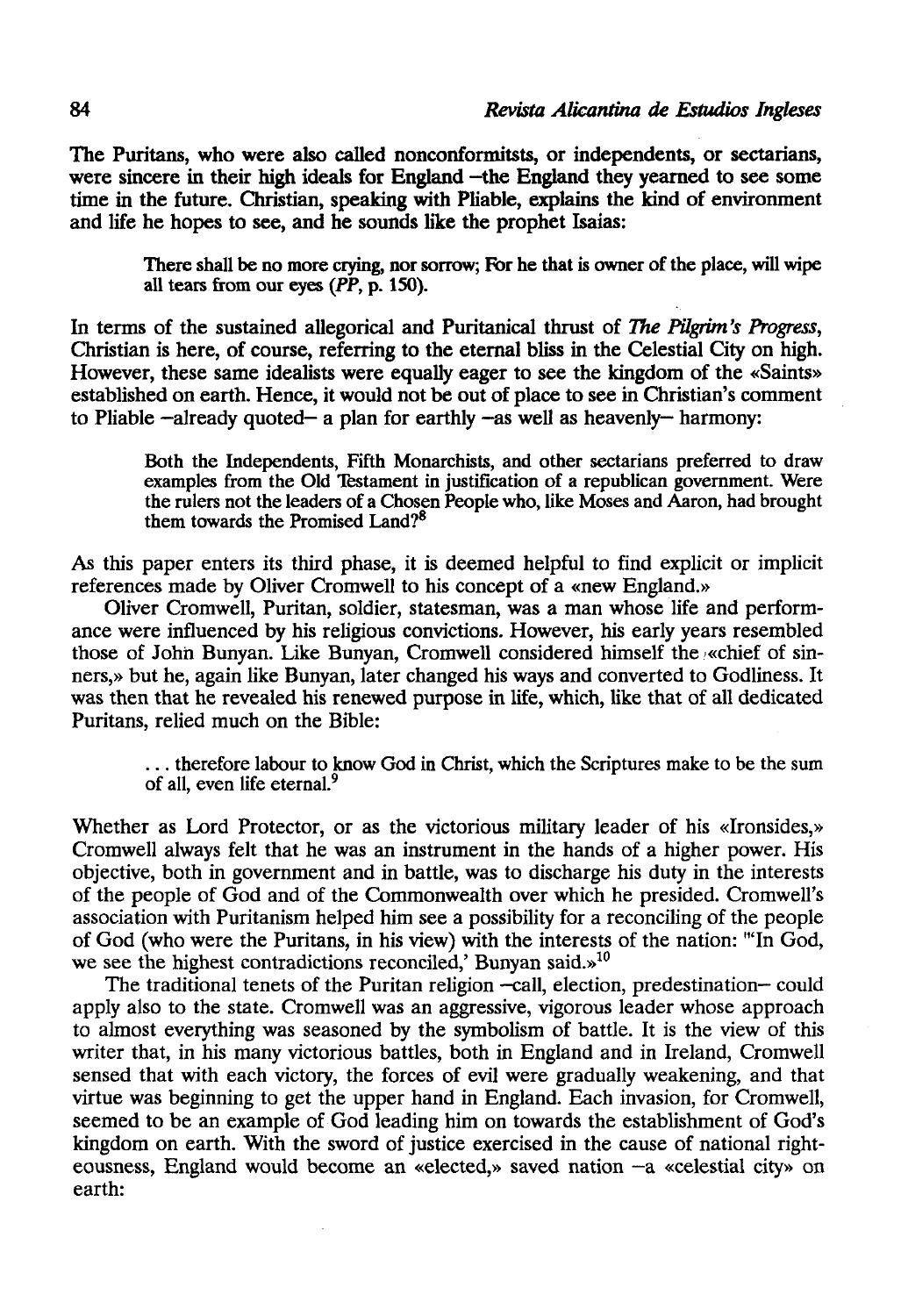A foreign envoy, reporting secretly to his goverament wrote: «. . . there cannot be discerned in him [Cromwell] any ambition save for the public good, to which he brings all his spirit and power, which is so great and is used by his Excellency with such humility and respect towards everyone, that he has come to be honoured and esteemed (besides for his great valour) as a man commanded by Heaven to establish this republic by divine service.»<sup>11</sup>

. . . Cromwell believed that God had called England apart from other nations, to be a chosen people, as the Hebrews were a chosen people.<sup>12</sup>

For the Puritans —and, therefore, for Cromwell— history was the story of God in action; it was the continuous unfolding of divine Providence, which revealed God's will and purpose. Cromwell saw history as a record of the phenomenon of life —both success and failure, glory and humiliation— and, in all of this, he saw the evolution of the divine will:

That strict doctrine of Providence which held with John Calvin that «the righteous are the special objects of His favour, the wicked and profane the special objects of His severity» was not only the stimulus of Cromwell's single minded purpose throughout the Civil War .... but during the vicissitudes of the Protectorate it was also the one sure anchor of hope that God would be with him to the end.<sup>13</sup>

The role of divine Providence in the affairs of the world led rather logically to the notion that, eventüally, the kingdom of God on earth would be established. It was apparently this hope which abetted Cromwell's earthly career, both in war and in peace. Cromwell seemed to correlate and juxtapose spiritual and temporal responsibilities: «He [Cromwell] must be up and doing, for he was called upon to assist in the building of the City of God.»<sup>14</sup>

Very often during his Protectorate, Cromwell was engaged in actual military operations, which he seemed to consider as a response to a divine decree:

. . . according to his own beliefs, his success was entirely due to the singleness of purpose with which he and his troops had tried to obey God's will.<sup>15</sup>

Cromwell's wars seemed to him to be his instruments for achieving peace and harmony in the Protectorate. In this respect, he often reminds us of Bunyan's use of the metaphor of war in his works, in particular, in his *The Hofy War:* 

Bunyan's use of the military metaphor reflects the same conception of order overcoming chaos but his realistic detail is the vehicle for a more personal sentiment... The theme of the army of the saints [a term used to denote the Puritans] is interwoven with the theme of millenarian hope, which again takes Bunyan's mind back to the days of the war and the Commonwealth when, that hope seemed likely to be fulfilled. Looking backwards and forwards he sees in the past, behind the years of betrayal and persecution, the godly troops of the oíd cause, in the future the army of the saints who are to reign in splendour for a thousand years.<sup>16</sup>

Andrew Marvell's poem, *The First Anniversary of the Government under His Highness the Lord Protector,* 1653, uses astronomical imagery to explain the poet's understanding of what a ruler signifies. Marvell likens Cromwell to the sun, which rules the cosmos.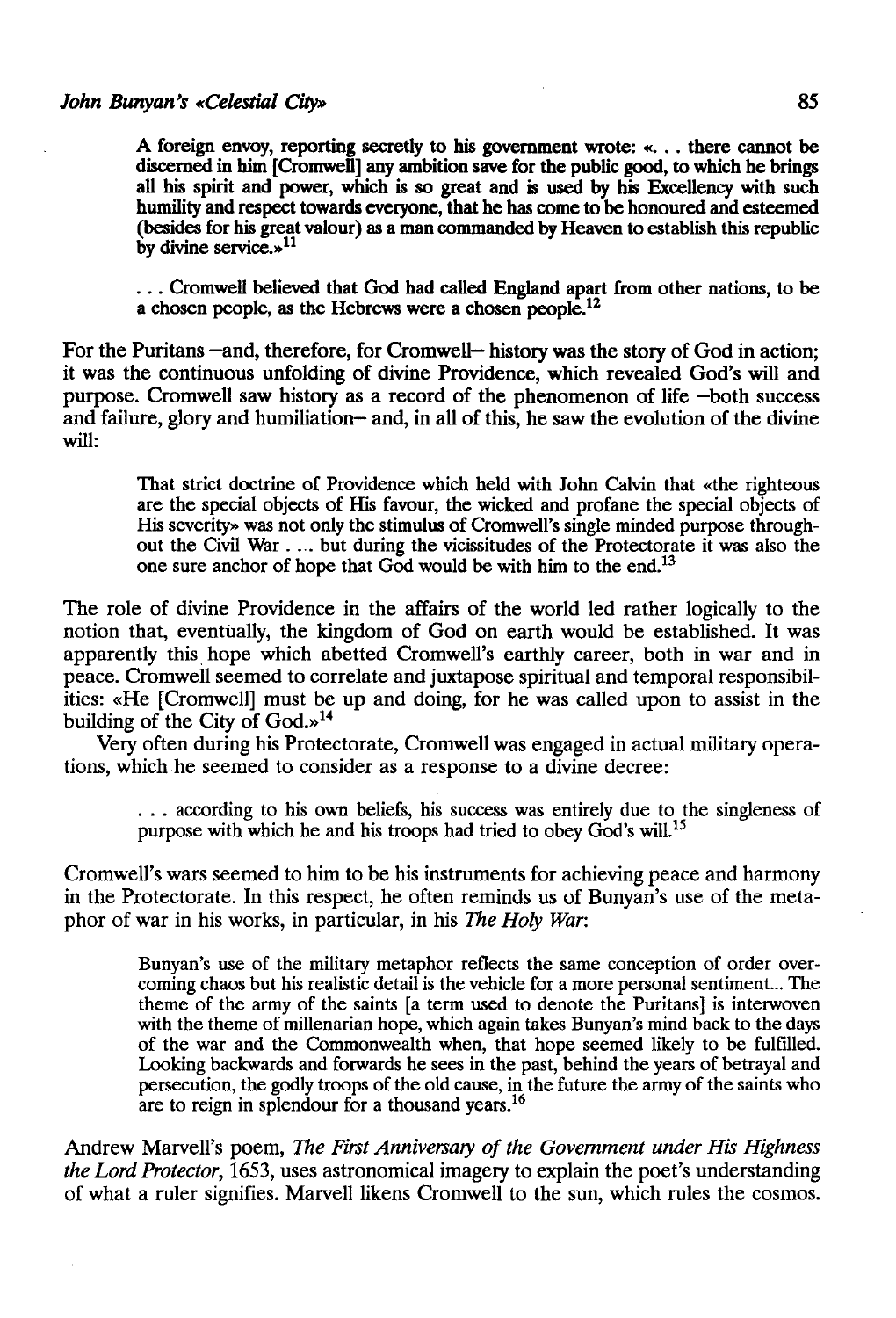As the «sun,» Cromwell ascends the skies where he learns about cosmic order, and about the music of the spheres. This order is what Cromwell hopes to transpose to the earth below, giving earth a political versión of the universal harmony found in the heavens:

> While indefatigable Cromwell hies, And cuts his way still nearer to the skies, Learning a music in the region clear, To tune this lower to that higher sphere.<sup>17</sup>

The theme of these lines from Marvell's poem seem to substantiate Cromwell's ideas about his Protectorate, which he felt was a kind of prelude to the unfolding of the apocalyptic prophecy:

I saw the holy city and the new Jerusalem, coming down from God out of heaven .. . when I heard a voice cali from the throne, «you see this city? Here God lives among men. He will make his home among them; they shall be his people, and he will be their God» *(Book of Revelation,* 21.1-5).

. . . he [Cromwell] .. . had also drawn messianic conclusions: he had believed that a new heaven and a new earth were coming...<sup>18</sup>

Cromwell's speech to his first Parliament on Thursday, September 4, 1654 shows how he was already blending politics with the messianic role of a leader:

And when more fullness of the Spirit is poured forth to subdue iniquity and bring in everlasting righteousness then will the approach of that glory be.<sup>19</sup>

Hanserd Knollys, an exponent of Puritan philosophy, in his work, *A Glimpse of Sion's Glory,* says:

It is the work of the day to give God no rest till he sets up Jerusalem as the praise of the whole world.<sup>20</sup>

In the final section of this paper, it is considered both interesting and supportive to compare comments made by both Bunyan and Cromwell -comments relating to mankind's reliance upon the operations of divine Providence (see Appendix).

Another passage from Andrew Marvell's poem, already quoted in this paper, might serve as a fitting conclusion for this essay:

> Hence oft I think if in some happy hour High Grace should meet in one with highest power, And then a seasonable people still Should bend to his, as he to heaven's will, What we might hope, what wonderful effect From such a wished conjuncture might reflect. $^{21}$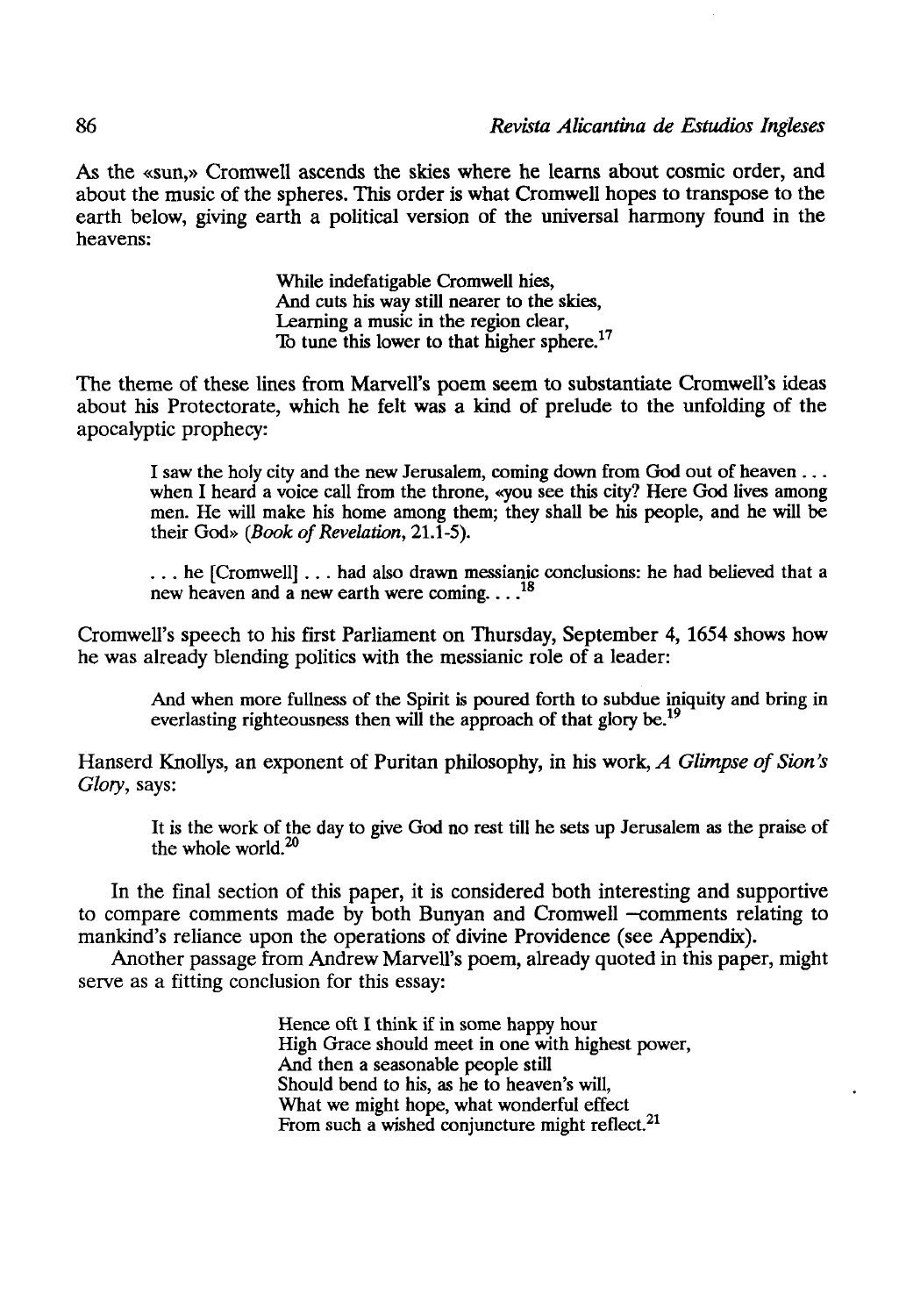## Appendix

CROMWELL: His speech at the dissolution of his first Parliament on January 27, 1654:

The Lord hath done such things amongst us as have not been known in the world these thousand years.<sup>22</sup>

BUNYAN: Evangelist —in *The Pilgrim's Progress—* speaks to Christian about the bountiful goodness of God:

I say, right glad am I of this thing, and that for mine own sake and yours; I have sowed, and you have reaped, and the day is coming, when both he that sowed, and they that reaped shall rejoyce together... *(PP,* p. 209).

CROMWELL: We all desire, he [Cromwell] said to his brother offícers in 1647, «to lay this as the foundation of all our actions, to do that which is the Will of  $God.^23$ 

BUNYAN: Faithful -who is a division of Christian's mentality- while speaking to Talkative in *The Pilgrim's Progress,* says:

Give me understanding, and I shall keep thy Law, yea, I shall observe it with my whole heart *(PP,* p. 206).

CROMWELL: In a letter to his wife, Elizabeth, just before he dies, Cromwell writes: «The Lord hath showed us an exceeding great mercy ... who can tell how great it is.»<sup>24</sup>

BUNYAN: Christian, speaking to Apollyon —in *The Pilgrim's Progress—* stresses the mercy of God:

but the Prince whom I serve and honour, is merciful, and ready to forgive; but besides, these infirmities possessed me in thy Countrey, for there I suckt them in, and I have groaned under them, been sorry for them, and have obtained Pardon of my Prince *(PP,*  p. 186).

CROMWELL: In a letter to Rev. John Cotton, Boston, New England, October 2, 1651: «Who is a God like ours? To know his will, to do his will, are both of him.»

BUNYAN: Faithful (Christian) says in *The Pilgrim's Progress:* 

When Chríst said, Do you know all these things? And the Disciples had answered, Yes: He addeth, Blessed are ye if ye do them. He doth not lay the blessing in the knowing of them, but in the doing of them. For there is a knowledge that is not attended with doing: He that knoweth his Master's will and doth it not *(PP,* p. 205).

## Notes

1. Roger Sharrock, *John Bunyan* (London: MacMillan, 1968), p. 54.

2. Henri A. Talón, *John Bunyan* (London: Longmans, Green & Co., 1956), p. 23.